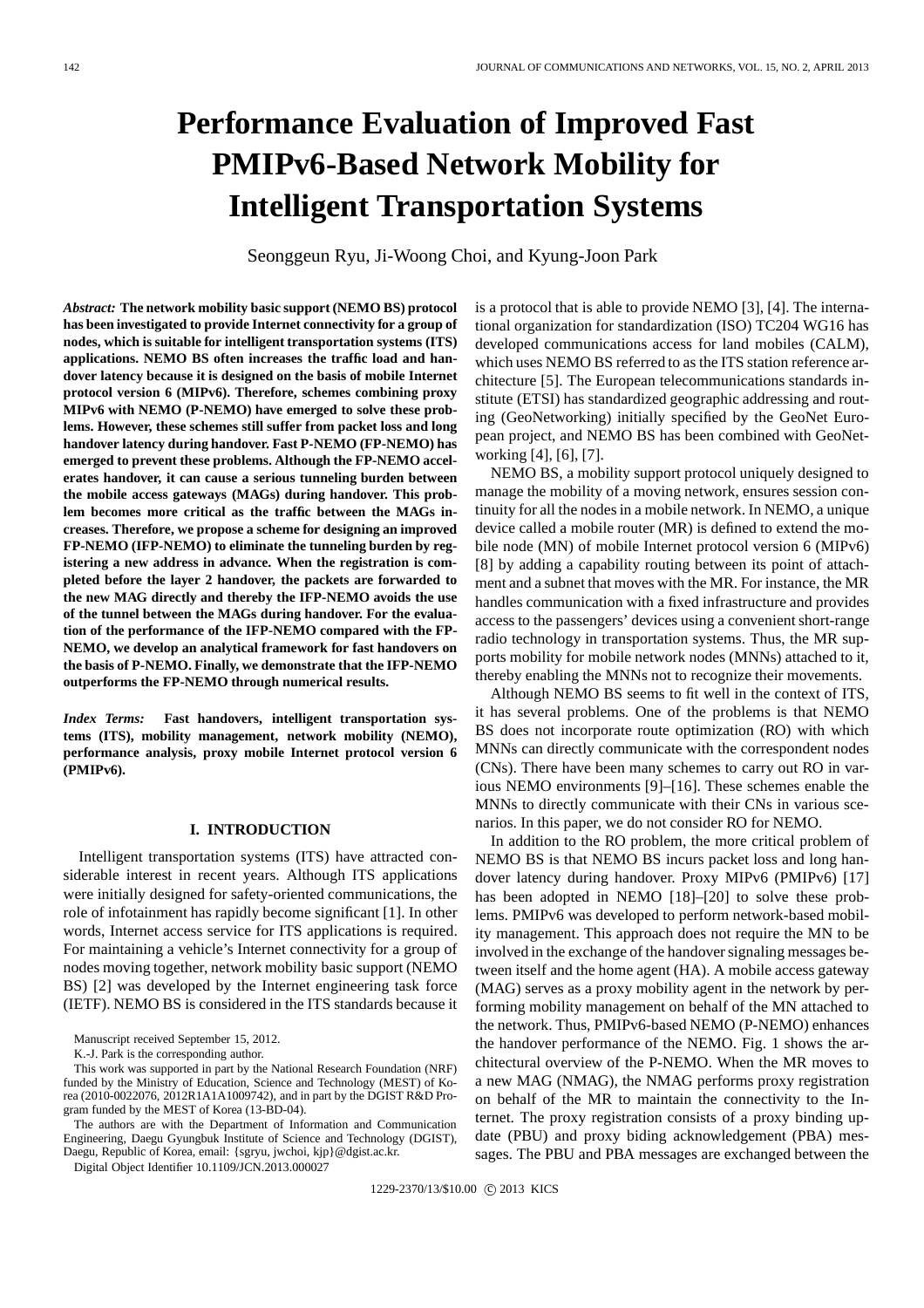

Fig. 1. Architectural overview of PMIPv6-based NEMO.

NMAG and a local mobility anchor (LMA), which is the HA for the MR in the PMIPv6 domain. However, the P-NEMO still suffers from packet loss during handover. Fast P-NEMO (FP-NEMO) was introduced by Lee *et al*. [4] to prevent the packet loss and reduce the handover latency. FP-NEMO uses wireless layer 2 events to anticipate the impending handover. A tunnel is established between a previous MAG (PMAG) and an NMAG to prevent packet loss during handover. The packets destined for MNNs are forwarded to the NMAG during handover.

Even though the FP-NEMO accelerates the handover procedure through tunneling, it can cause a serious tunneling burden between the MAGs. This is because all the packets destined for the MNNs are forwarded to the NMAG through the tunnel between the PMAG and the NMAG. This problem becomes more critical when there already exists heavy traffic between the MAGs. For example, when many MNNs are communicating with the CNs and the link between the PMAG and the NMAG is congested, the tunnel that is established during handover is overloaded. Hence, the packets traversing the tunnel are lost.

In this paper, we propose a scheme for designing an improved FP-NEMO (IFP-NEMO) to eliminate the tunneling burden. The IFP-NEMO adopts a tentative binding update (TBU) scheme [21], [22], which performs the registration to the HA prior to the layer 2 handover. When the registration is completed, the packets are directly forwarded to the NMAG and thereby the IFP-NEMO avoids the tunnel utilization between the PMAG and the NMAG during handover. Furthermore, the IFP-NEMO reduces the handover latency of the FP-NEMO because the registration is performed in advance. This study is a significant extension of our preliminary work [23] by considering all the aspects of FP-NEMO and IFP-NEMO, such as the predictive mode, reactive mode, and handover latency. We describe the detailed handover operation of the IFP-NEMO. We define both the predictive and the reactive modes of the IFP-NEMO, while the FP-NEMO is assumed to operate only in the predictive mode. Further, both IFP-NEMO and FP-NEMO are analyzed through an analytical framework for fast handovers on the basis of the P-NEMO. The analytical framework consists of mobility modeling, costs analysis, and handover latency analysis. In the analytical framework, the two modes of fast handover are considered, whereas in the previous studies, only the predictive mode was considered to evaluate the handover performance.

The main contributions of this paper are as follows: First, we point out the significant tunneling burden of the FP-NEMO by investigating the fast handover schemes with NEMO. This problem was not considered in the previous studies. Second, we propose an IFP-NEMO to eliminate the tunneling burden of the FP-NEMO by performing the registration in advance. In addition to mitigating the tunneling burden, the IFP-NEMO reduces the handover latency. Third, we develop a detailed analytical framework to evaluate the IFP-NEMO performance as compared with that of the FP-NEMO.

The rest of this paper is organized as follows. As a prelimi nary, Section II describes the NEMO, P-NEMO, and FP-NEMO. In Section III, we present the proposed scheme for designing an IFP-NEMO. Sections IV and V present the analytical framework and numerical results, respectively. Finally, Section VI concludes the paper.

# **II. PRELIMINARY**

Internet access in vehicles is necessary for supporting various ITS applications. Although MIPv6 can support mobility in a vehicle, it results in many signaling messages when a large number of MNNs in the vehicle simultaneously move. For reducing the signaling burden of all the nodes in the vehicle, NEMO BS was introduced, which supports network mobility in the vehicular networks. NEMO BS is an efficient and scalable scheme, because mobility management is transparent to all the nodes in the vehicle. In other words, MNNs do not transmit and receive signaling messages during handover because the MR provides mobility for all the MNNs connected to it. When the MR moves to a new network, it generates a care-of address (CoA) and transmits a binding update (BU) message to inform about its new location to the HA. The HA further transmits a binding acknowledgement (BA) message back to the MR. Further, a bidirectional tunnel between the MR and the HA is established and all the packets destined for the MNNs attached to the MR are delivered through this tunnel.

NEMO BS is suitable for ITS applications; however, it introduces packet loss and long handover latency during handover. This is because the handover procedure of NEMO BS is based on that of MIPv6. Schemes combining NEMO and PMIPv6 (P-NEMO) were presented in [18]–[20] to solve these problems. PMIPv6 was intended to provide network-based IP mobility management support to the MNs without requiring the participation of the MNs in any IP mobility related signaling. The mobility entities in the network track the movements of the MNs and initiate mobility signaling and set up the required routing state. The core mobility entities are the LMA and the MAG; the former is responsible for maintaining the MN reachability state as the HA does, and the latter is the entity that per-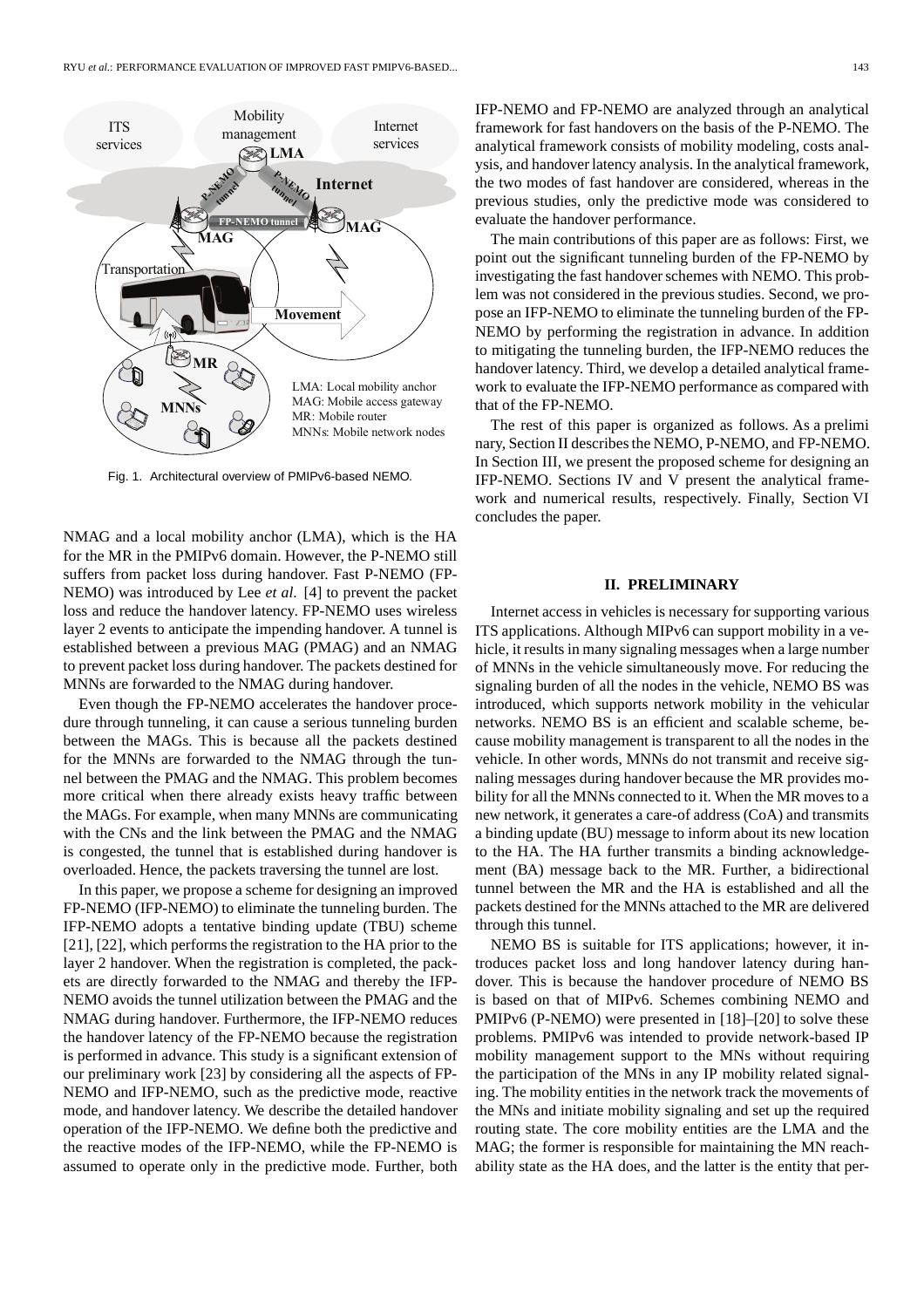

Fig. 2. Handover operation of FP-NEMO: (a) The predictive mode and (b) the reactive mode.

forms the mobility management on behalf of the MNs. In the P-NEMO, the MAG manages the mobility of the MR. Thus, handover signaling induced by the MR is mitigated and the handover latency is reduced.

However, the P-NEMO still causes packet loss, because all the packets destined for the MR are lost during handover. FP-NEMO has emerged as an extension to the P-NEMO [4] to solve these problems. The FP-NEMO can reduce the packet loss and the handover latency of the P-NEMO by adopting fast handovers for PMIPv6 (FPMIPv6) [24]. FP-NEMO uses wireless layer 2 events to anticipate the impending handover of the vehicle's MR. Further, a tunnel is established between the MAGs prior to the attachment of the MR to the NMAG. Thus, the packets are forwarded to the NMAG, without loss during handover.

Fig. 2 illustrates the detailed handover operations of the FP-NEMO. The operation of the FP-NEMO is divided into the predictive mode and the reactive mode because there are two modes of operation in FPMIPv6. In the predictive mode of the FP-NEMO, a bidirectional tunnel between the PMAG and NMAG is established prior to the attachment of the MR to the NMAG. As shown in Fig. 2(a), when the MR detects that a handover is imminent, it reports its movement to the PMAG. On receiving the report, the PMAG transmits a handover initiate (HI) message to the NMAG. The HI message includes the MN ID, home network prefix (HNP), and the address of the LMA that is currently serving the MR. The NMAG transmits a handover acknowledge (HAck) message back to the PMAG. When the PMAG receives the HAck message, a tunnel is established between the PMAG and the NMAG, and thereby, the packets destined for the MNNs are forwarded to the NMAG through this tunnel. These packets are buffered at the NMAG. The buffered packets are forwarded to the MR, after the MR attaches to the NMAG. Further, the NMAG updates the binding cache entry (BCE) in the LMA for the MR by transmitting a PBU message. When the NMAG receives the PBA message, handover is completed. Fig. 2(b) shows

the reactive mode of the FP-NEMO. The reactive mode of the FP-NEMO operates as the general P-NEMO does, because it was not defined in [4].

# **III. SCHEME FOR DESIGNING IMPROVED FAST PMIPV6-BASED NEMO**

In the FP-NEMO, the characteristics of the NEMO were not fully examined, although the FP-NEMO reduced the packet loss and handover latency by using tunneling. For example, many MNNs connected to the MR in the NEMO simultaneouly move, which can cause serious performance degradation due to the tunneling burden during handover. Tunneling increases the traffic burden on the link between the PMAG and the NMAG. When many MNNs transmit or receive data packets in high traffic density, the tunnel is particularly overloaded, causing serious congestion.

Therefore, an IFP-NEMO is proposed in this paper to eliminate the tunneling burden and to reduce the handover latency. The IFP-NEMO adopts the tentative binding update scheme [21], [22], which registers the MR to the HA prior to the layer 2 handover. Before the layer 2 handover is begun, a tentative PBU message (TPBU) is transmitted to the LMA to register the new CoA in advance. Further, the LMA directly forwards the packets destined for the MMNs to the NMAG. As a result, the IFP-NEMO avoids using the tunnel between the MAGs during handover, and thereby, the packets destined for the MNNs are delivered through various paths between the LMA and the NMAG. In addition, the handover latency is reduced because the registration to the LMA is performed beforehand. Therefore, the IFP-NEMO is a suitable solution for the P-NEMO in ITS.

The operation of the IFP-NEMO is divided into the predictive mode and the reactive mode because the IFP-NEMO operation follows the fast handovers in the P-NEMO. Fig. 3 shows the detailed handover operation of the IFP-NEMO. The oper-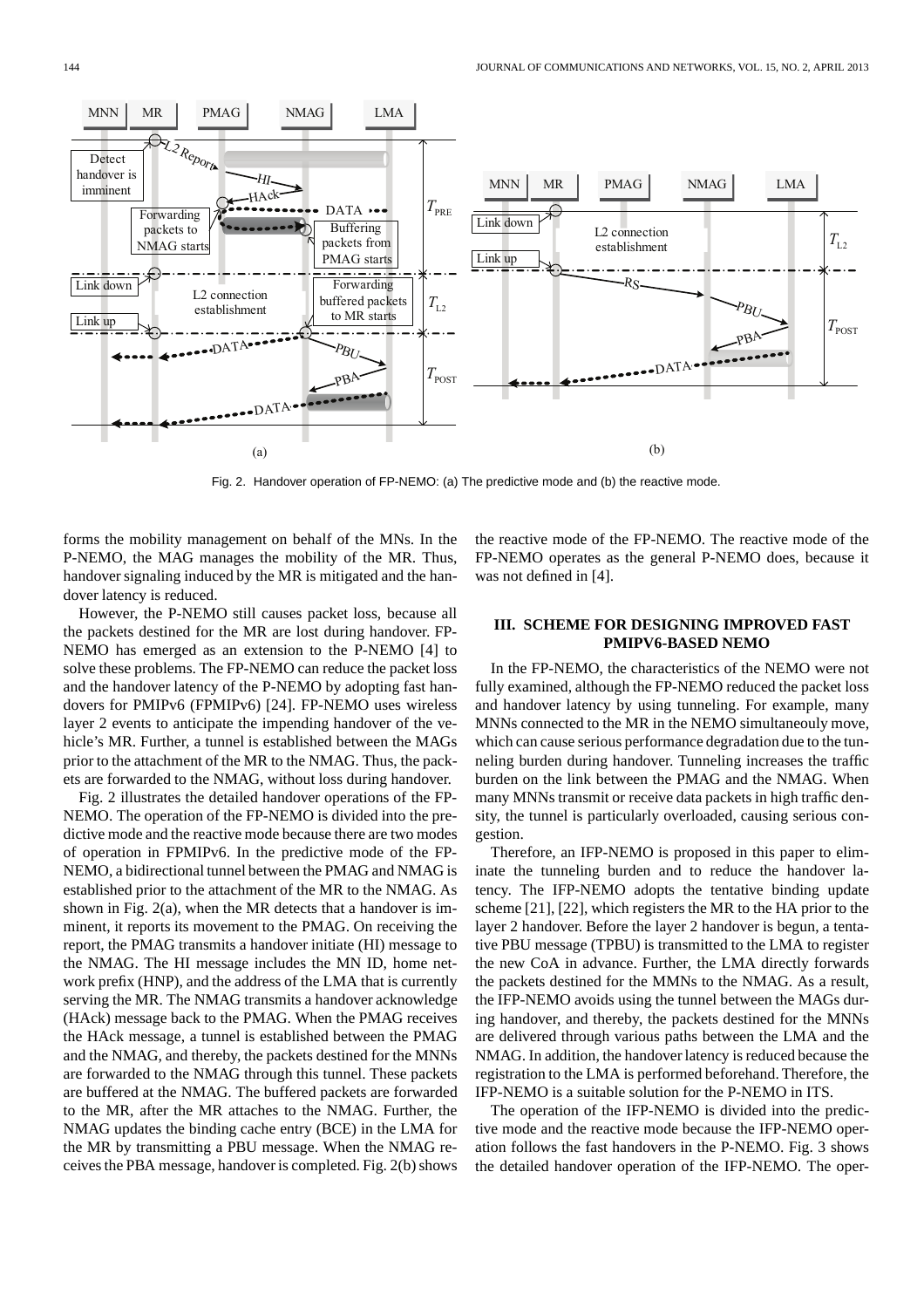

Fig. 3. Handover operation of IFP-NEMO: (a) The predictive mode and (b) the reactive mode.

ation in the predictive mode of the IFP-NEMO is defined in Fig. 3(a). The predictive mode of the IFP-NEMO is initiated with the MR's layer 2 handover report. The PMAG further transmits the HI message to the NMAG. The HI message includes the MR ID, HNP, and address of the LMA. On receiving the HI message, the NMAG creates a TPBU message using the received information. The TPBU message is the same as the PBU message, except that the binding lifetime is short. Further, the NMAG transmits the TPBU message to the LMA and the HAck message to the PMAG. When the LMA receives the TPBU message, it tentatively generates an additional entry in the BCE. The previous binding information for the MR is preserved in the BCE during handover because it is used to prevent ping-pong movements. For example, when the MR moves back to the PMAG during handover, the tentative binding expires, and the packets destined for the MNNs are transmitted back to the PMAG using the previous binding information in the BCE. As soon as the new binding is generated in the BCE of the LMA, the packets destined for the MNNs are directly forwarded to the NMAG. The NMAG receives and buffers the packets from the LMA during handover. When the PMAG receives the HAck message, a tunnel between the PMAG and the NMAG is established. However, the tunnel between the MAGs is not used during handover because the packets destined for the MNNs are directly forwarded to the NMAG. In the IFP-NEMO, the tunnel is retained for further use when the LMA cannot process the TPBU message or when the TPBU message cannot be delivered to the LMA. Upon completion of the layer 2 handover, the NMAG delivers the packets to the MR, thus completing the handover process. In addition, the NMAG transmits the PBU message to the LMA to confirm the movement of the MR. When the LMA receives the PBU message from the NMAG, it updates the BCE for the MR.

The reactive mode of the IFP-NEMO is illustrated in Fig. 3(b). We define the reactive mode of the IFP-NEMO by using the reactive mode of the FPMIPv6. Upon completion of the layer 2 handover, the NMAG transmits the HI message to

| Table 1. Notations.         |                                            |
|-----------------------------|--------------------------------------------|
| <b>Notation</b>             | Description                                |
| $\alpha(K)$                 | Probability of $K$ movements               |
| $\rho$                      | Session to mobility ratio (SMR)            |
| $\overline{P_f}$            | Probability of the predictive mode failure |
| $t_{\it w}$                 | Wireless link delay                        |
| $t_l$                       | Wired link delay                           |
| $T_{\rm L2}$                | Link switching delay                       |
| $p_{wlf}$                   | Probability of wireless link failure       |
| $H_{\text{LMA}-\text{MAG}}$ | The number of hops between LMA and MAG     |
| $H_{\rm MAGs}$              | The number of hops between MAGs            |
| $L_{\rm PBU}$               | Length of the PBU message                  |
| $L_{\rm PBA}$               | Length of the PBA message                  |
| $L_{\rm TPBU}$              | Length of the TPBU message                 |
| $L_{\rm HI}$                | Length of the HI message                   |
| $L_{\rm H Ack}$             | Length of the HAck message                 |
| $L_{\rm HD}$                | Length of a tunnel header                  |
| $N_{\rm MNN}$               | The number of MNNs                         |
| $\lambda_p$                 | Packet arrival rate                        |
| $\tau$                      | Weight factor for tunneling                |
| $\eta$                      | Weight factor for packet loss              |

the PMAG to establish a tunnel between the NMAG and the PMAG. Thus, before the registration process is completed, the packets destined for the MNNs are forwarded through this tunnel.

#### **IV. PERFORMANCE ANALYSIS**

Here, we develop an analytical framework to investigate the handover performance of the IFP-NEMO as compared with that of the FP-NEMO, as in [4] and [25]–[27]. The analytical framework consists of mobility modeling, handover latency analysis, and cost analysis. We analyze the handover latencies and the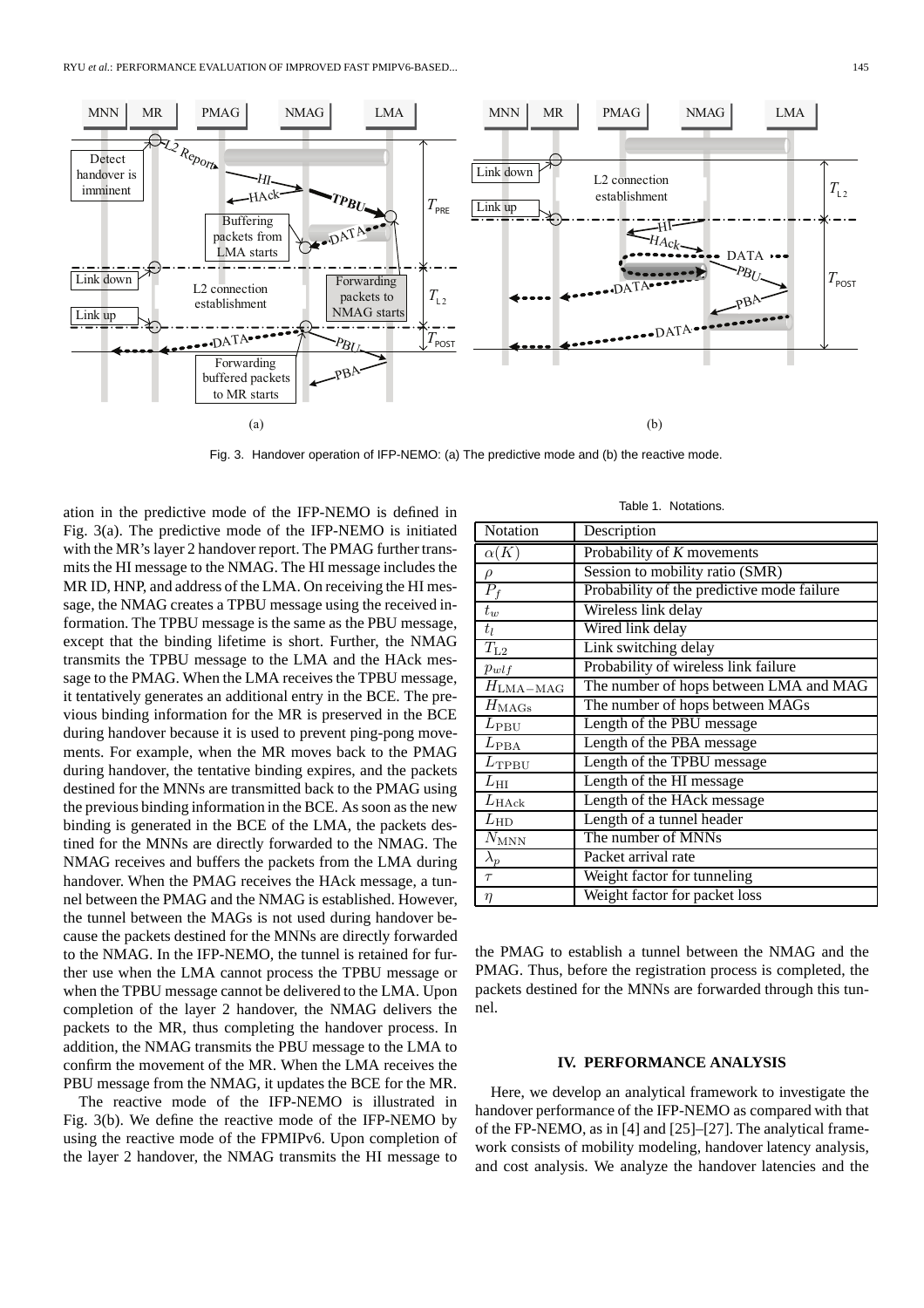overall costs of the IFP-NEMO and FP-NEMO to evaluate the performances of these schemes. The notations used in the performance analysis are listed in Table 1.

#### *A. Mobility Modeling*

This section describes the mobility model and the probability of the predictive mode failure,  $P_f$ . The mobility model determines the movement rate of the MR, while  $P_f$  is used to combine the predictive mode and the reactive mode of the IFP-NEMO and FP-NEMO.

We derive probability  $\alpha(K)$  that an MR moves across K RAs between two sessions. We assume that the intersession arrival time follows an exponential distribution with rate  $\lambda_{\rm S}$ . The residence time of an MR in the MAG follows a general distribution with  $1/\mu_L$ , and its probability density function is  $f_L(t)$ .  $f_L^*(s)$ denotes the Laplace transform of  $f_s(t)$  and is obtained as

$$
f_L^*(s) = \int_{t=0}^{\infty} e^{-st} f_L(t) dt.
$$
 (1)

Further, the Laplace-Stieltjes transform for an exponentially distributed random variable is obtained as follows [4]

$$
f_L^*(s) = \int_{t=0}^{\infty} e^{-st} \mu_L e^{-\mu_L t} dt.
$$
 (2)

Let  $N_L$  be the number of subnet crossings during the intersession arrival time. Further,  $Pr(N_L = K) = \alpha(K)$  is derived as follows [28]

$$
\alpha(K) = \begin{cases} 1 - \frac{1 - f_L^*(\lambda_S)}{\rho}, & K = 0\\ \frac{1}{\rho} [1 - f_L^*(\lambda_S)]^2 [f_L^*(\lambda_S)]^{K-1}, & K > 0 \end{cases}
$$
(3)

where  $\rho$  is the SMR and  $\rho = \lambda_S / \mu_L$  [4], [28].

In both FP-NEMO and IFP-NEMO, the additional signaling messages are exchanged between a PMAG and an NMAG, while the MR resides in the overlapping area between the PMAG and the NMAG. The predictive mode fails when the MR leaves the overlapping area before the transmission of the additional signaling messages is completed. When the predictive mode fails, the reactive mode is activated. Further, the probability of the predictive mode failure,  $P_f$ , must be obtained to evaluate the performances of the FP-NEMO and IFP-fNEMO. Fig. 4 shows the overlapping area of the boundary cells. Let  $T$  be a random variable for denoting the residence time in the overlapping area, that is, pending a layer 2 handover.  $P_f$  is obtained as follows [29]

$$
P_f = \Pr(T < T_{\text{PRE}}) = \int_0^{T_{\text{PRE}}} f_T(t)dt, \, T \ge 0 \tag{4}
$$

where  $T_{\text{PRE}}$  is the required time for additional signaling in FP-NEMO or IFP-NEMO before the layer 2 handover. If we assume that T is exponentially distributed [30],  $f_T(t) = \lambda e^{-\lambda t}$ . Therefore,  $P_f$  is obtained as

$$
P_f = 1 - e^{-\lambda T_{\text{PRE}}} \tag{5}
$$



Fig. 4. Overlapping area between boundary cells.

where  $\lambda$  is the arrival rate of the MR in the overlapping area. Using the movement rate,  $\sum_{i=0}^{\infty} i\alpha(i)$ , we can derive  $\lambda$  as follows

$$
\lambda = \theta \sum_{i=0}^{\infty} i\alpha(i)
$$
  
= 
$$
\theta \sum_{i=0}^{\infty} \frac{i}{\rho} [1 - f_L^*(\lambda_s)]^2 [f_L^*(\lambda_s)]^{i-1}
$$
 (6)

where  $\theta$  is the weight factor, which is defined by the network environment, such as the radius of a cell and the overlapping area.

## *B. Analysis of Handover Latency*

We define the handover latency as the time interval between the moment of detection of the impending handover and the moment the MR directly receives the first packets from the LMA in the new network. The handover latencies of the FP-NEMO and IFP-NEMO can be obtained as shown in Figs. 2 and 3, respectively. In both FP-NEMO and IFP-NEMO, the handover latencies are divided into those in the predictive mode and those in the reactive mode, respectively. Further, the handover latencies of FP-NEMO,  $T_{\rm HO}^{\rm (FPN)}$ , and IFP-fNEMO,  $T_{\rm HO}^{\rm (IFPN)}$ , are obtained as follows

$$
T_{\rm HO}^{\rm (FPN)} = (1 - P_f) T_{\rm HO}^{\rm (pFPN)} + P_f T_{\rm HO}^{\rm (rFPN)} \tag{7}
$$

$$
T_{\rm HO}^{\rm (IFPN)} = (1 - P_f) T_{\rm HO}^{\rm (pIFPN)} + P_f T_{\rm HO}^{\rm (rIFPN)} \tag{8}
$$

where  $T_{\rm HO}^{(pFPN)}, T_{\rm HO}^{(rFPN)}, T_{\rm HO}^{(pIFPN)}$ , and  $T_{\rm HO}^{(rIFPN)}$  are the handover latencies in the predictive mode and reactive mode of the FP-NEMO and IFP-NEMO, respectively. With reference to Fig. 2,  $T_{\rm HO}^{(pFPN)}$  and  $T_{\rm HO}^{(rFPN)}$  are expressed as follows

$$
T_{\text{HO}}^{(pFPN)} = T_{\text{PRE}}^{(pFPN)} + T_{\text{L2}} + T_{\text{POST}}^{(pFPN)}
$$
  
= 2t<sub>w</sub> + 2 (H<sub>MAGs</sub> + H<sub>LMA-MAG</sub>) t<sub>l</sub> + T<sub>L2</sub> (9)  

$$
T_{\text{HO}}^{(rFPN)} = T_{\text{L2}} + T_{\text{POST}}^{(rFPN)}
$$

$$
= 2t_w + 2H_{\text{LMA}-\text{MAG}}t_l + T_{\text{L2}} \tag{10}
$$

where  $T_{L2}$  is the link switching delay.  $T_{PRE}^{(pFPN)}$ ,  $T_{POST}^{(pFPN)}$ , and  $T_{\text{POST}}^{(r\text{FPN})}$  are the partial delays in the FP-NEMO. For the calculation of the delays consisting of the handover latency, the wired link delay,  $t_w$ , and the wireless link delay,  $t_l$ , are defined.  $H_{\text{MAGs}}$  and  $H_{\text{LMA}-\text{MAG}}$  are the hop distances between the MAGs and between the LMA and the MAG, respectively.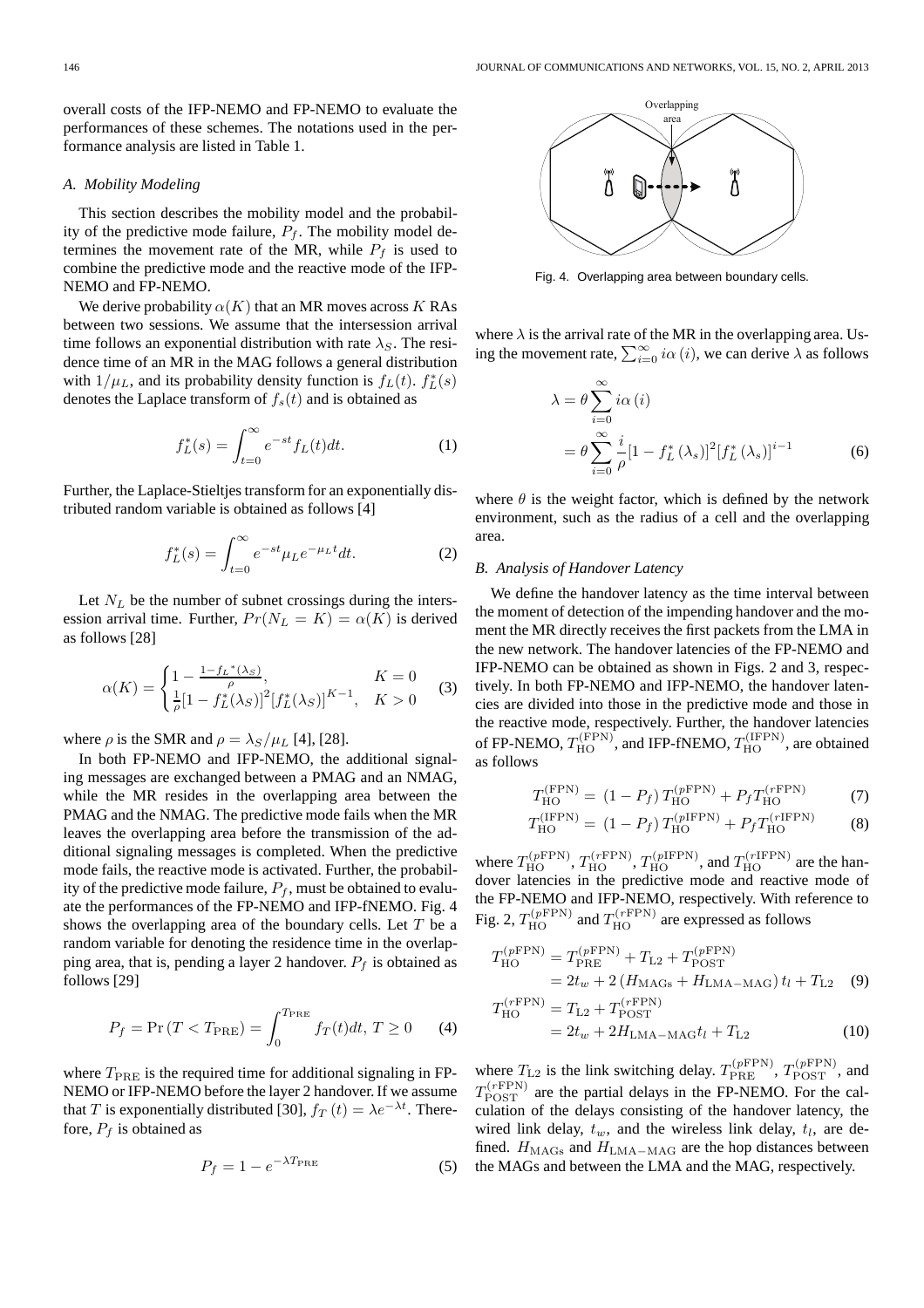In the FP-NEMO,  $T_{\text{HO}}^{(p\text{IFPN})}$  and  $T_{\text{HO}}^{(r\text{IFPN})}$  are calculated, referring to Fig. 3, as follows

$$
T_{\rm HO}^{\rm (plFPN)} = T_{\rm PRE}^{\rm (plFPN)} + T_{\rm L2} + T_{\rm POST}^{\rm (plFPN)}
$$
  
= 2t<sub>w</sub> + {*H*<sub>MAGs</sub>  
+ max (*H*<sub>MAGs</sub>, *H*<sub>LMA–MAG</sub>) *t*<sub>l</sub>} + *T*<sub>L2</sub> (11)  

$$
T_{\rm HO}^{\rm (rIFPN)} = T_{\rm L2} + T_{\rm POST}^{\rm (rIFPN)}
$$

$$
= t_w + 2 \left( H_{\text{MAGs}} + H_{\text{LMA}-\text{MAG}} \right) t_l + T_{\text{L2}} \quad (12)
$$

where  $T_{PRE}^{(pIFPN)}$ ,  $T_{POST}^{(pIFPN)}$ , and  $T_{POST}^{(rIFPN)}$  are the partial delays in the IFP-NEMO. When the MAG is too far from the LMA,  $T_{\text{HO}}^{(pIPPN)}$  is the same as  $T_{\text{HO}}^{(pFPN)}$ . This is because the TPBU message cannot arrive at the LMA during handover. For instance, if  $H_{\text{LMA}-\text{MAG}}t_l > T_{\text{L2}}$ , then  $T_{\text{HO}}^{(pIFPN)} = T_{\text{HO}}^{(pFPN)}$ .

 $t_l$  and  $t_w$  are obtained by summing the transmission delay, propagation delay, and processing delay.  $t_l$  is expressed as follows

$$
t_l = \frac{L}{B_{wd}} + T_{wd} + \varpi_q \tag{13}
$$

where  $L$  is the length of a packet,  $B_{wd}$  is the bandwidth of the wired link,  $T_{wd}$  is the propagation delay on the wired link, and  $\overline{w}_q$  is the average queueing delay at each router in the Internet. In the case of the wireless link delay, the wireless link failure is considered. Let  $n_f$  and  $P_{nf}$  be the number of wireless link failures and the probability that a message transmission over the wireless link fails  $n_f$  times before the message is successfully transmitted, respectively [4], [31]. The mean number of  $n_f$ ,  $E[n_f]$ , is expressed as follows [31]

$$
E[n_f] = \sum_{n_f=0}^{\infty} n_f P_{n_f} = \frac{p_{wlf}}{1 - p_{wlf}}
$$
 (14)

where  $p_{w l f}$  is the probability of the wireless link failure. Thus, the wireless link delay,  $t_w$ , is calculated as follows

$$
t_w = \left(\frac{L}{B_{wl}} + T_{wl} + T_p\right)
$$

$$
+ E[n_f] \left(\frac{L}{B_{wl}} + T_{wl} + T_p + T_{wait}\right)
$$
(15)

where  $T_{\mathrm{wait}}$  is the waiting time to determine the loss of a message,  $B_{wl}$  is the bandwidth of the wireless link,  $T_{wl}$  is the propagation delay on the wireless link, and  $T_p$  is the processing time. Let  $T_{\text{wait}} = \gamma \left( \frac{L}{B_{wl}} + T_{wl} + T_p \right)$  because the waiting time can be determined by the round trip time, where  $\gamma$  is the weight factor for the waiting time. Further, (15) becomes

$$
t_w = \left(\frac{1 + \gamma p_{wlf}}{1 - p_{wlf}}\right) \left(\frac{L}{B_{wl}} + T_{wl} + T_p\right). \tag{16}
$$

#### *C. Cost Analysis*

Here, we derive the cost functions of the signaling overhead and the packet tunneling to investigate the performances of the FP-NEMO and IFP-NEMO. The signaling overhead is defined as the handover signaling cost incurred during a session and is calculated by the product of the message length and the number of hops [12]. The packet tunneling cost is defined as the additional tunneling overhead incurred during handover. Therefore, the overall costs of the FP-NEMO,  $C^{(FP-NEMO)}$ , and the IFP-NEMO,  $C^{(\text{IFP}-\text{NEMO})}$ , are expressed, respectively as follows

$$
C^{(\text{FP}-\text{NEMO})} = C_{\text{SG}}^{(\text{FPN})} + C_{\text{PT}}^{(\text{FPN})}
$$
 (17)

$$
C^{(\text{IFP}-\text{NEMO})} = C_{\text{SG}}^{(\text{IFPN})} + C_{\text{PT}}^{(\text{IFPN})} \tag{18}
$$

where  $C_{SG}^{(FPN)}$ ,  $C_{PT}^{(FPN)}$ ,  $C_{SG}^{(IFPN)}$ , and  $C_{PT}^{(IFPN)}$  are the signaling overheads and the packet tunneling costs of FP-NEMO and IFP-NEMO, respectively.  $C_{\rm SG}^{\rm (FPN)}$  and  $C_{\rm SG}^{\rm (IFPN)}$  are divided into the predictive mode and the reactive mode, respectively and are obtained as follows

$$
C_{\rm SG}^{\rm (FPN)} = (1 - P_f) C_{\rm SG}^{\rm (pFPN)} + P_f C_{\rm SG}^{\rm (rFPN)} \tag{19}
$$

$$
C_{\rm SG}^{\rm (IFPN)} = (1 - P_f) C_{\rm SG}^{\rm (plFPN)} + P_f C_{\rm SG}^{\rm (rIFPN)} \tag{20}
$$

where  $C_{SG}^{(pFPN)}$ ,  $C_{SG}^{(rFPN)}$ ,  $C_{SG}^{(pIFPN)}$ , and  $C_{SG}^{(rIFPN)}$  are the signaling costs in the predictive mode and reactive mode of the FP-NEMO and IFP-NEMO, respectively. These parameters are obtained, referring to Figs. 2 and 3 as follows

$$
C_{\rm SG}^{(pFPN)} = \sum_{i=0}^{\infty} i\alpha(i) \left( S_{\rm MAGs} + S_{\rm LMA-MAG}^{c1} \right) \tag{21}
$$

$$
C_{\rm SG}^{(pIPPN)} = \sum_{i=0}^{\infty} i\alpha(i) \left( S_{\rm MAGs} + S_{\rm LMA-MAG}^{c2} \right) \tag{22}
$$

$$
C_{\rm SG}^{(rFPN)} = \sum_{i=0}^{\infty} i\alpha(i) S_{\rm LMA-MAG}^{c1}
$$
 (23)

$$
C_{\rm SG}^{(rIFPN)} = \sum_{i=0}^{\infty} i\alpha(i) \left( S_{\rm MAGs} + S_{\rm LMA-MAG}^{c1} \right) \tag{24}
$$

where  $S_{\text{MAGs}}$  is the sum of the signaling costs incurred between the MAGs, and  $S_{\text{LMA}-\text{MAG}}^{c1}$  and  $S_{\text{LMA}-\text{MAG}}^{c2}$  are the sums of the signaling costs incurred between the LMA and the MAG.  $S_{\text{MAGs}} = H_{\text{MAGs}} (L_{\text{HI}} + L_{\text{HAck}})$ ,  $S_{\text{LMA-MAG}}^{\text{cl}} =$  $H_{\text{LMA}-\text{MAG}}$  ( $L_{\text{PBU}}+L_{\text{PBA}}$ ), and  $S_{\text{LMA}-\text{MAG}}^{c2}=H_{\text{LMA}-\text{MAG}}$  $(L_{\text{TPBU}} + L_{\text{PBU}} + L_{\text{PBA}})$ .  $\sum_{i=0}^{\infty} i\alpha(i)$  denotes the handover rate.

The packet tunneling costs of FP-NEMO and IFP-NEMO are obtained as follows

$$
C_{\rm PT}^{\rm (FPN)} = (1 - P_f) C_{\rm PT}^{\rm (pFPN)} + P_f C_{\rm PT}^{\rm (rFPN)} \tag{25}
$$

$$
C_{\rm PT}^{\rm (IFPN)} = (1 - P_f) C_{\rm PT}^{\rm (plFPN)} + P_f C_{\rm PT}^{\rm (rIFPN)} \tag{26}
$$

where  $C_{PT}^{(pFPN)}$ ,  $C_{PT}^{(rFPN)}$ ,  $C_{PT}^{(pIFPN)}$ , and  $C_{PT}^{(rIFPN)}$  are the packet tunneling costs in the predictive mode and reactive mode of the FP-NEMO and IFP-NEMO, respectively.

In the predictive mode of the FP-NEMO, the packets destined for the MNNs are tunneled between the MAGs after a tunnel is established, while in the reactive mode, they are lost during handover. With reference to Fig. 2, the packet tunneling costs of the FP-NEMO are obtained as follows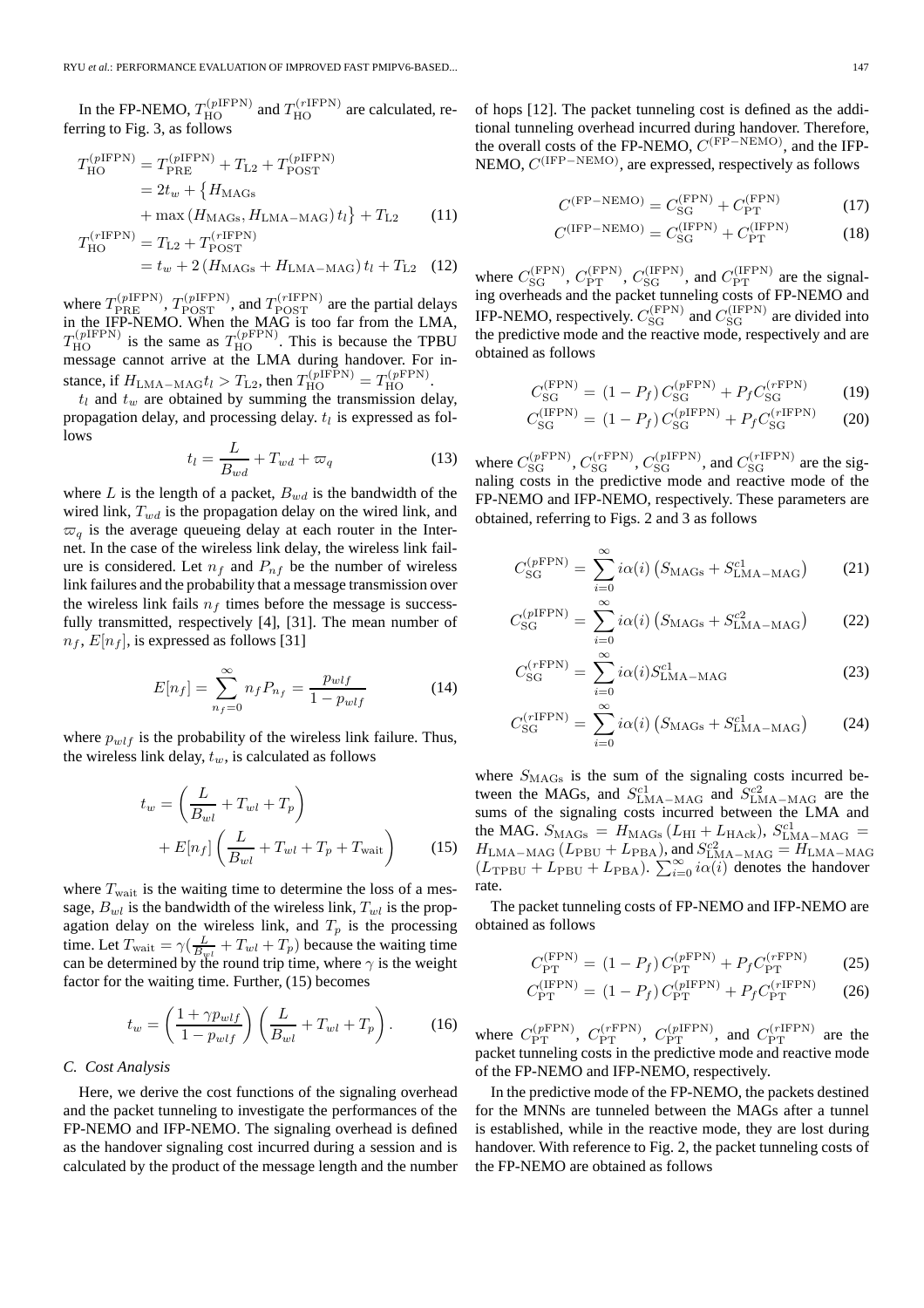

1

Fig. 5. Probability of predictive mode failure as a function of  $ρ, θ$ , and  $T_{PRE}$ : (a)  $P_f$  vs.  $ρ$  and  $θ$  and (b)  $P_f$  vs.  $T_{PRE}$  and  $θ$ .

$$
C_{\text{PT}}^{(pFPN)} = \sum_{i=0}^{\infty} i\alpha(i) \left\{ N_{\text{MNN}} \lambda_p \left( P_{\text{LMA}-\text{MAG}} T_{\text{HO}}^{(pFPN)} + \tau P_{\text{MAGs}} T_{\text{TNL}}^{(pFPN)} \right) \right\}
$$
(27)

$$
C_{\text{PT}}^{(r\text{FPN})} = \sum_{i=0}^{\infty} i\alpha(i) \left[ N_{\text{MNN}} \lambda_p \left\{ \eta P_{\text{LMA-MAG}} T_{\text{LOSS}}^{(r\text{FPN})} + P_{\text{LMA-MAG}} \left( T_{\text{HO}}^{(r\text{FPN})} - T_{\text{LOSS}}^{(r\text{FPN})} \right) \right\} \right]
$$
(28)

where  $N_{\text{MNN}}$  and  $\lambda_p$  are the number of MNNs attached to the MR and the packet arrival rate, respectively.  $\eta$  is the weight factor for the packet loss, which denotes the number of retransmissions owing to packet loss.  $P_{\text{MAGs}}$  and  $P_{\text{LMA}-\text{MAG}}$  are the unit costs of the packet tunnel overheads between the MAGs and between the LMA and the MAG, respectively, and are expressed as  $P_{\text{MAGs}} = H_{\text{MAGs}} (L_{\text{HD}} + L_{\text{HD}})$  and  $P_{\text{LMA}-\text{MAG}}$  $H_{\text{LMA}-\text{MAG}}L_{\text{HD}}$ .  $T_{\text{TNL}}^{(p\text{FPN})}$  and  $T_{\text{LOS}}^{(r\text{FPN})}$  are the delays during the tunneling in the predictive mode and during the packet loss in the reactive mode, respectively.  $T_{\text{TML}}^{(pFPN)}$  $= T_{L2} +$  $2H_{\text{LMA}-\text{MAG}}t_l$  and  $T_{\text{LOSS}}^{(r\text{FPN})} = T_{\text{L2}} + t_w + H_{\text{LMA}-\text{MAG}}t_l$ .

In the predictive mode of the IFP-NEMO, the packets destined for the MR are directly forwarded to the PMAG or NMAG, regardless of handover. However, when the MR is too far from the LMA, the TPBU message does not arrive at the LMA during  $T_{\text{PRE}}$ . In this case, the packets destined for the MR are tunneled as in the FP-NEMO. Thus, the packet tunneling costs of the IFP-NEMO are expressed, as shown in Fig. 3, as follows

$$
C_{\text{PT}}^{(pIFPN)} = \sum_{i=0}^{\infty} i\alpha(i) \left\{ N_{\text{MNN}} \lambda_p \left( P_{\text{LMA}-\text{MAG}} T_{\text{HO}}^{(pIFPN)} + \tau P_{\text{MAGs}} T_{\text{TNL}}^{(pIFPN)} \right) \right\}
$$
(29)

$$
C_{\text{PT}}^{(r\text{IFPN})} = \sum_{i=0}^{\infty} i\alpha(i) \left[ N_{\text{MNN}} \lambda_p \left\{ \eta P_{\text{LMA-MAG}} T_{\text{LOS}}^{(r\text{IFPN})} + (P_{\text{LMA-MAG}} + \tau P_{\text{MAGs}}) T_{\text{TNL}}^{(r\text{IFPN})} + P_{\text{LMA-MAG}} \left( T_{\text{HO}}^{(r\text{IFPN})} - T_{\text{LOSS}}^{(r\text{IFPN})} - T_{\text{TNL}}^{(r\text{IFPN})} \right) \right\} \right]
$$
(30)

where  $T_{\text{TNL}}^{(pIFPN)}$ is the delay during tunneling in the predictive mode.  $T_{\text{TNL}}^{(pIFPN)} = \text{min}(\text{max}(H_{\text{LMA}-\text{MAG}}t_l H_{\text{MAGs}}t_l, 0$ ,  $T_{\text{TNL}}^{(pFPN)}$ ).  $T_{\text{LOSS}}^{(rIFPN)}$  and  $T_{\text{TNL}}^{(rIFPN)}$  are the delays during the packet loss and tunneling in the reactive mode, respectively.  $T_{\text{LOSS}}^{(r_{\text{IFPN}})} = T_{\text{L2}} + H_{\text{MAGs}}t_l$  and  $T_{\text{TNL}}^{(r_{\text{IFPN}})} =$  $(H_{\text{MAGs}} + H_{\text{LMA}-\text{MAG}}) t_l.$ 

#### **V. NUMERICAL RESULTS**

In this section, we demonstrate the comparative numerical results of the FP-NEMO and IFP-NEMO in terms of the handover latency and overall cost. The parameters used in this analysis are defined as follows  $L = 512$  Kbytes,  $B_{wd} = 1$  Gbps,  $B_{wl} = 54 \text{ Mbps}, T_{wd} = 0.5 \text{ ms}, T_{wl} = 2 \text{ ms}, \ \varpi_q = 0.5,$  $T_p = 0.5$  ms,  $T_{L2} = 58.74$  ms,  $N_{\text{MNN}} = 5$ ,  $\lambda_p = 50$  pakets/s,  $\gamma = 1, \eta = 2, H_{\text{LMA}-\text{MAG}} = 5, H_{\text{MAGs}} = 1, L_{\text{PBU}} =$  $L_{\rm PBU} = L_{\rm TPBU} = 76$  bytes,  $L_{\rm HI} = S_{\rm H Ack} = 52$  bytes, and  $L_{HD} = 40$  bytes [4], [12], [31]-[33].

#### *A. Probability of Predictive Mode Failure*

The probability of predictive mode failure,  $P_f$ , can be obtained by the MR movement rate and the network environment. When  $P_f$  is low, the FP-NEMO and IFP-NEMO more frequently operate in the predictive mode. Fig.  $5(a)$  shows  $P_f$ as a function of  $\rho$  and  $\theta$ . When  $\rho$  is high, the session rate is higher than the handover rate and the mobility is low. On the other hand, the session rate is lower than the handover rate, when  $\rho$  is low. In other words,  $\rho$  denotes the MR velocity. Thus,  $P_f$ becomes high when the MR velocity is high.  $\theta$  denotes the net-

0.9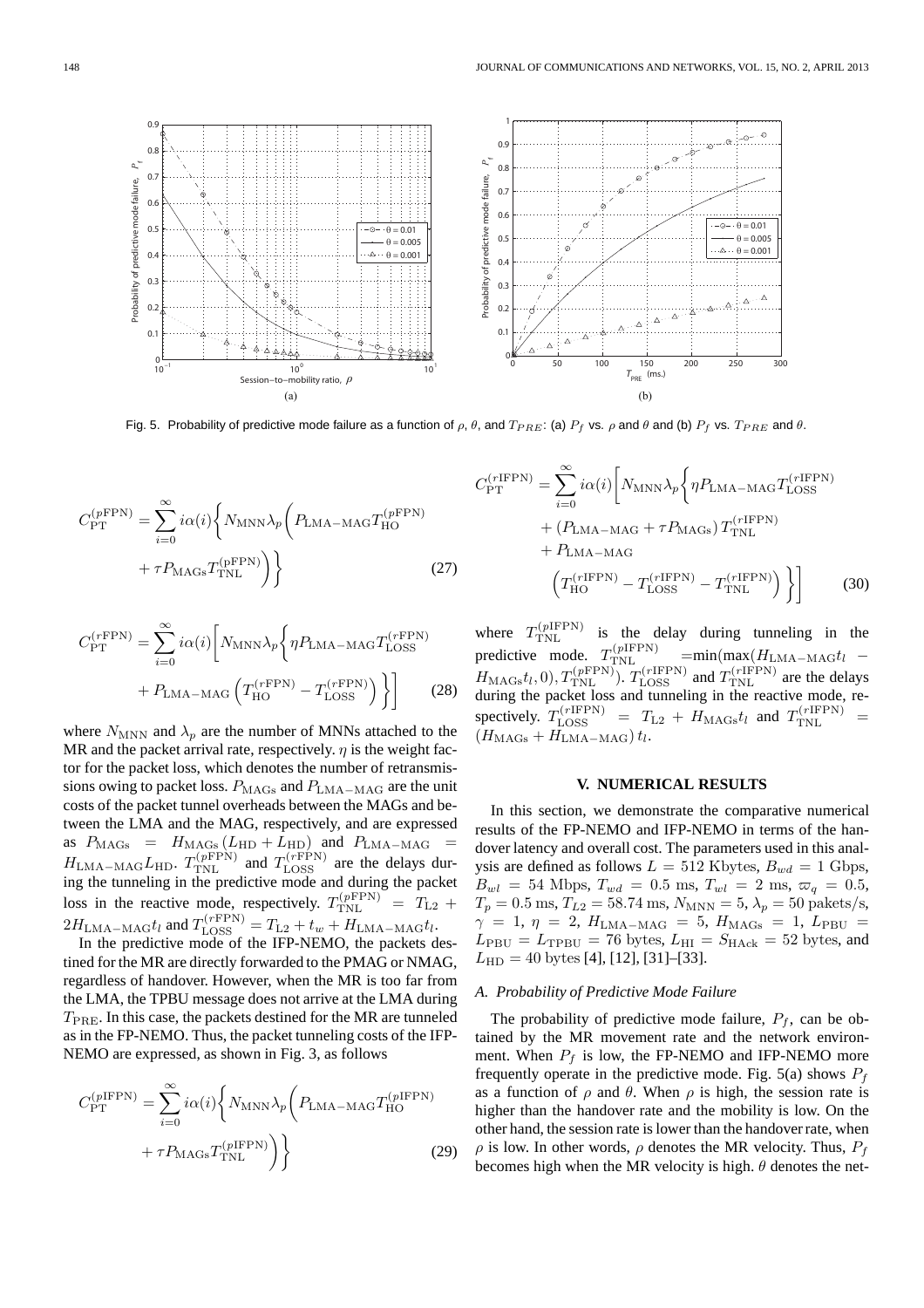

Fig. 6. Relative handover latency gains as functions of  $ρ$ ,  $θ$ ,  $p_{wlf}$ ,  $T_{L2}$ , and  $H_{LMA-MAG}$ : (a)  $G_{HL}$  vs.  $ρ$  and  $θ$ , (b)  $G_{HL}$  vs.  $p_{wlf}$  and  $ρ$ , (c)  $G_{HL}$ vs.  $T_{\text{L2}}$ , and  $G_{\text{HL}}$  vs.  $H_{\text{LMA}-\text{MAG}}$ .

work environment. For example, when  $\theta$  is low, it indicates that the radius of a cell or the overlapping area is large.  $P_f$  becomes low when  $\theta$  is low.

As shown in Fig. 5(b), the changes in  $P_f$  are depicted by  $T_{\text{PRE}}$ .  $T_{\text{PRE}}$  is the time required for the additional signaling in FP-NEMO or IFP-NEMO before the layer 2 handover. Hence,  $P_f$  becomes low when  $T_{\text{PRE}}$  is short.  $T_{\text{PRE}}$  is dependent on the transmission delays between an MR, an MAG, and MAGs, and therefore, it gradually decreases overtime. In addition,  $P_f$ becomes low.

## *B. Relative Handover Latency Gain*

In this section, we compare the IFP-NEMO with the FP-NEMO in terms of the handover latency. For this, we define the relative handover latency gain as follows

$$
G_{\rm HL} = \frac{T_{\rm HD}^{\rm (FPN)}}{T_{\rm HO}^{\rm (IFPN)}}.
$$
 (31)

When  $G_{\text{HL}} > 1$ , the IFP-NEMO outperforms the FP-NEMO.

Fig. 6(a) shows the relative handover latency gains as functions of  $\rho$  and  $\theta$ . As  $\rho$  increases, the relative handover latency gains increase. When  $\rho$  is high, the mobility is low and the session arrival rate is high. Thus, the handover performance of the IFP-NEMO is better than that of the FP-NEMO, where the vehicles move at a low velocity as in urban areas. In addition, the relative handover latency gain increases when  $\theta$  is low. This implies that the handover performance of the IFP-NEMO is better than that of the FP-NEMO, where the radius of a cell or the overlapping area is large. In addition, even when  $\rho$  is low and  $\theta$ is high, the IFP-NEMO outperforms the FP-NEMO.

As shown in Fig. 6(b), the relative handover latency gains as functions of  $p_{wlf}$  and  $\rho$  are depicted. The probability of the wireless link failure,  $p_{wl}$ , denotes the status of the wireless link. For example, when  $p_{w l f}$  is low, the wireless link is in good condition without link errors. The handover performance of the IFP-NEMO is better than that of the FP-NEMO when  $p_{w l f}$  is low and  $\rho$  is high. On the other hand, when  $p_{w l f}$  is high and  $\rho$  is low, the handover performance of the IFP-NEMO is better than that of the FP-NEMO. In other words, the IFP-NEMO outperforms the FP-NEMO even when the error rate of the wireless link is high and the vehicles move fast.

The relative handover latency gain as a function of  $T_{L2}$  is il-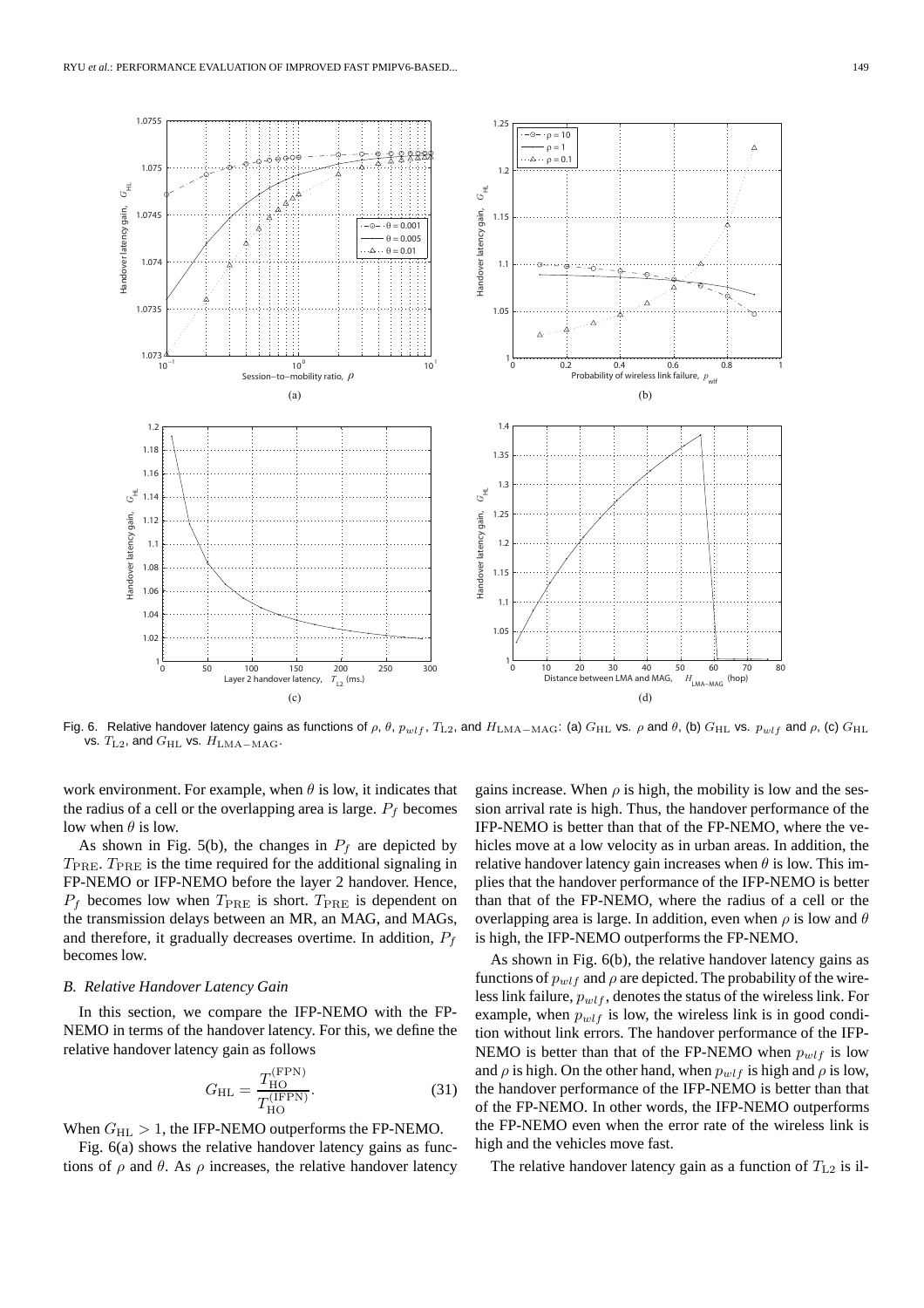

Fig. 7. Relative overall cost gains as functions of  $\rho$ ,  $\theta$ ,  $\tau$ ,  $N_{\rm MNN}$ , and  $H_{\rm LMA-MAG}$ : (a)  $G_{\rm OC}$  vs.  $\rho$  and  $\theta$ , (b)  $G_{\rm OC}$  vs.  $\tau$  and  $\rho$ , (c)  $G_{\rm OC}$  vs.  $N_{\rm MNN}$ and  $\tau$ , and  $G_{\text{OC}}$  vs.  $H_{\text{LMA}-\text{MAG}}$ .

lustrated in Fig. 6(c).  $T_{L2}$ , which is the link switching delay, depends on the wireless technology. As  $T_{L2}$  decreases, the relative handover latency gains increase.  $T<sub>L2</sub>$  can become shorter as the wireless technology is improved. Therefore, the IFP-NEMO can highly improve the handover performance, because more advanced technologies will emerge in the future.

Fig. 6(d) illustrates the relative handover latency gain as a function of  $H_{\text{LMA}-\text{MAG}}$ , which is the distance between the LMA and the MAG. The handover latency of the FP-NEMO is higher than that of the IFP-NEMO as  $H_{\text{LMA}-\text{MAG}}$  increases. However, when  $H_{LMA-MAG} > 60$ , the handover latency of the IFP-NEMO is the same as that of the FP-NEMO. This is because the TPBU procedure cannot be completed during handover. Nevertheless, the IFP-NEMO generally outperforms the FP-NEMO, because the MAG is not too far from the LMA.

# *C. Relative Overall Cost Gain*

For the evaluation of the IFP-NEMO performance as compared with that of the FP-NEMO, we define the relative overall cost gain as follows

$$
G_{\rm OC} = \frac{C^{\rm (FP-NEMO)}}{C^{\rm (IFP-NEMO)}}.
$$
\n(32)

When  $G_{\text{OC}} > 1$ , the IFP-NEMO outperforms the FP-NEMO.

The relative overall cost gains depending on  $\rho$  and  $\theta$  are illustrated in Fig. 7(a). As  $\rho$  increases, the relative overall cost gains increase. As shown in Fig. 6(a), the handover performance of the IFP-NEMO is better than that of the FP-NEMO, where the vehicles move at a low velocity. In addition, the relative overall cost gain increases when  $\theta$  is low. Therefore, the IFP-NEMO considerably outperforms the FP-NEMO, where the radius of a cell or the overlapping area is large and the movement rate is low as in urban areas.

The relative overall cost gains depending on  $\tau$  and  $\rho$  are plotted, as shown in Fig. 7(b).  $\tau$  denotes the degree of traffic density in the link between the PMAG and the NMAG. When the traffic on that link increases,  $\tau$  increases. In general, the relative overall cost gains increase as  $\tau$  increases, because the IFP-NEMO does not use the tunnel between the PMAG and the NMAG. Even when  $\tau$  is low, the IFP-NEMO outperforms the FP-NEMO. This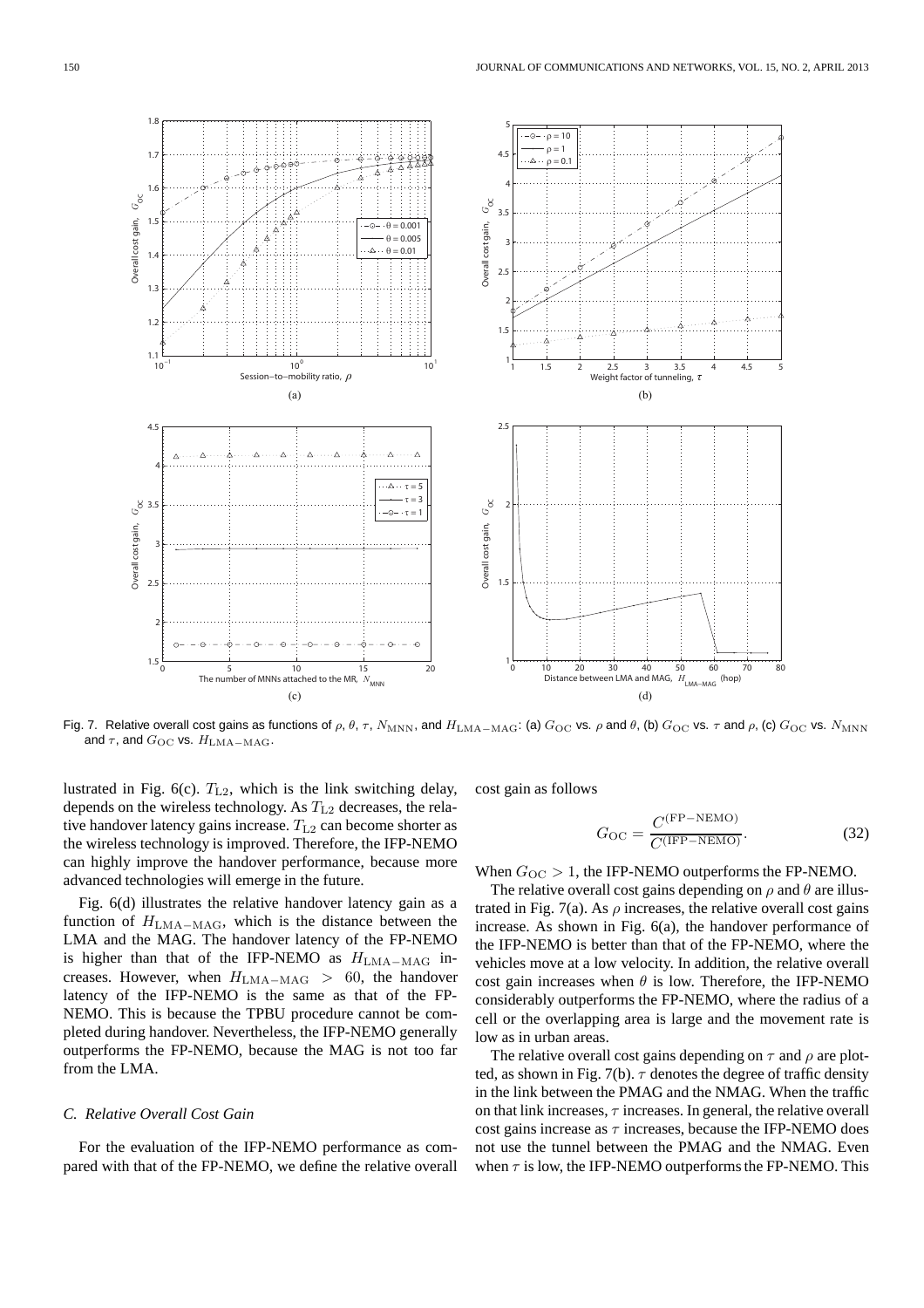is because the handover latency of the IFP-NEMO is lower than that of the FP-NEMO. The relative overall cost gains increase as  $\rho$  increases because the packet tunneling cost is highly affected by high  $\rho$ . Additionally, the handover performance of the IFP-NEMO is not lower than that of the FP-NEMO, even when  $\rho$  is low.

Fig. 7(c) shows the relative overall cost gains depending on  $N_{\text{MNN}}$  and  $\tau$ .  $N_{\text{MNN}}$  is the number of MNNs attached to an MR. The IFP-NEMO improves the handover performance of the FP-NEMO, regardless of  $N_{\text{MNN}}$ . Thus, the IFP-NEMO is more efficient than the FP-NEMO, where many users simultaneously use the Internet services in the case of public transportation, such as in buses and trains. In particular, when  $\tau$  is high, the IFP-NEMO considerably outperforms the FP-NEMO.

As shown in Fig. 7(d), the relative overall cost gain is depicted depending on  $H_{\text{LMA}-\text{MAG}}$ . When  $H_{\text{LMA}-\text{MAG}}$  is short, the handover performance of the IFP-NEMO becomes high as  $H_{\text{LMA}-\text{MAG}}$  decreases. This is because the duration of tunneling between the PMAG and the NMAG becomes significantly long in the IFP-NEMO. On the other hand, when  $H_{LMA-MAG} > 10$ , the handover latency of the FP-NEMO is higher than that of the IFP-NEMO, and therefore, the handover performance of the IFP-NEMO becomes high as  $H_{\text{LMA}-\text{MAG}}$ increases. When  $H_{\text{LMA}-\text{MAG}} > 60$ , the handover performance of the IFP-NEMO becomes low. The reason is the same as that depicted in Fig. 6(d). As a result, because the MAG is not too far from the LMA, the IFP-NEMO generally outperforms the FP-NEMO.

#### **VI. CONCLUSIONS**

FP-NEMO emerged to accelerate handover for the P-NEMO by anticipating an impending handover. Even though FP-NEMO enhances the handover performance, it can incur a tunneling burden between the PMAG and the NMAG during handover. In this study, we highlight the problem of the tunneling burden, which was not properly investigated in the previous studies. Thus, we propose an IFP-NEMO to eliminate the tunneling burden by registering a new CoA in advance.

For the evaluation of the IFP-NEMO performance as compared with that of the FP-NEMO, we have developed an analytical framework. In the analytical framework, we have taken into account two modes of fast handover schemes. The numerical results demonstrate the handover performance of the IFP-NEMO in terms of the handover latency and overall cost. In general, the IFP-NEMO improves the handover performance of the FP-NEMO. In particular, the IFP-NEMO considerably outperforms the FP-NEMO, where the radius of a cell or the overlapping area is large and the movement rate is low as in urban areas.

#### **REFERENCES**

- [1] S. Cespedes and X. Shen, "IP mobility management for vehicular communication networks: Challenges and solutions," *IEEE Commun. Mag.*, vol. 49, no. 5, pp. 187–194, May 2011.
- [2] V. Devarapalli, R. Wakikawa, A. Petrescu, and P. Thubert, "Network mobility (NEMO) basic support protocol," *RFC* 3963, Jan. 2005.
- [3] T. Ernst, "The information technology era of the vehicular industry," *ACM SIGCOMM Comput. Commun. Rev.*, vol. 36, no. 2, pp. 49–52, Apr. 2006.
- [4] J.-H. Lee, T. Ernst, and N. Chilamkurti, "Performance analysis of PMIPv6 based network mobility for intelligent transportation systems," *IEEE Trans. Veh. Technol.*, vol. 61, pp. 74–85, Jan. 2012.
- [5] ISO Draft DIS 21210, "Intelligent transport systems communications access for land mobiles (CALM) – IPv6 networking," Feb. 2009.
- [6] ETSI TS 102 636-3, "Intelligent transport systems (ITS); Vehicular communications; GeoNetworking; Part 3: Network architecture," v1.1.1, Mar. 2010.
- [7] ETSI TS 102 636-4-1, "Intelligent transport systems (ITS); Vehicular communications; Part 4: Geographical addressing and forwarding for point-to-point and point-to-multipoint communications; Sub-part 1: Media-independent functionality," v0.0.9, Nov. 2010.
- [8] C. Perkins, D. Johnson, and J. Arkko, "Mobility support in IPv6," *RFC* 6275, July 2011.
- [9] M. Calderon, C. J. Bernardos, M. Bagnulo, I. Soto, and A. de la Oliva, "Design and experimental evaluation of a route optimization solution for NEMO," *IEEE J. Sel. Areas Commun.*, vol. 24, no. 9, pp. 1702–1716, Sept. 2006.
- [10] H. Petander, E. Perera, K.-C. Lan, and A. Seneviratne, "Measuring and improving the performance of network mobility management in IPv6 networks," *IEEE J. Sel. Areas Commun.*, vol. 24, no. 9, pp. 1671–1681, Sept. 2006.
- [11] I. C. Chang and C. H. Chou, "HCoP-B: A hierarchical care-of prefix with BUT scheme for nested mobile networks," *IEEE Trans. Veh. Technol.*, vol. 58, pp. 2942–2965, July 2009.
- [12] S. Pack, T. Kwon, Y. Choi, and E. Paik, "An adaptive network mobility support protocol in hierarchical mobile IPv6 networks," *IEEE Trans. Veh. Technol.*, vol. 58, pp. 3627–3639, Sept. 2009.
- [13] C. M. Huang, C. H. Lee, and J. R. Zheng, "A novel SIP-based route optimization for network mobility," *IEEE J. Sel. Areas Commun.*, vol. 24, no. 9, pp. 1682–1690, Sept. 2009.
- [14] H. J. Lim, M. Kim, J.-H. Lee, and T. M. Chung, "Route optimization in nested NEMO: Classification, evaluation, and analysis from NEMO fringe stub perspective," *IEEE Trans. Mob. Comput.*, vol. 8, pp. 1554–1572, Nov. 2009.
- [15] A. Z. M. Shahriar, M. Atiquzzaman, and W. Ivancic, "Route optimization in network mobility: Solutions, classification, comparison, and future research directions," *IEEE Commun. Surveys Tutorials*, vol. 12, no. 1, pp. 24–38, 1st Quarter 2010.
- [16] R. Kong, J. Feng, R. Gao, and H. Zhou, "A new route optimization scheme for network mobility: Combining ORC protocol with RRH and using quota mechanism," *J. Commun. Netw.*, vol. 14, no. 1, pp. 91–103, Feb. 2012.
- [17] S. Gundavelli, K. Leung, V. Devarapalli, K. Chowdhury, and B. Patil, "Proxy mobile IPv6," *RFC* 5213, Aug. 2008.
- [18] I. Soto, C. J. Bernardos, M. Calderon, A. Banchs, and A. Azcorra, "NEMO-enabled localized mobility support for Internet access in automotive scenarios," *IEEE Commun. Mag.*, vol. 47, no. 5, pp. 152–159, May 2009.
- [19] Z. Yan, H. Zhou, and I. You, "N-NEMO: A comprehensive network mobility solution in proxy mobile IPv6 network," *J. WUA*, vol. 1, no. 2/3, pp. 52–70, Sept. 2010.
- [20] J.-H. Lee and T. Ernst, "Lightweight network mobility within PMIPv6 for transportation systems," *IEEE Syst. J.*, vol. 5, no. 3, pp. 352–361, Sept. 2011.
- [21] S. Ryu and Y. Mun, "The tentative and early binding update for mobile IPv6 fast handover," in *Proc. MSN 2005*, *LNCS*, vol. 3794, Dec. 2005, pp.825–835.
- [22] S. Ryu and Y. Mun, "A scheme to enhance TEBU scheme of fast handovers for mobile IPv6," in *Int. Conf. Embedded Software Systems*, *LNCS*, vol. 4523, May 2007, pp. 773–782.
- [23] S. Ryu, J.-W. Choi, and K.-J. Park, "A scheme improving fast PMIPv6based network mobility by eliminating tunneling overload for ITS," in *Proc. IV*, June 2012.
- [24] H. Yokota, K. Chowdhury, R. Koodli, B. Patil, and F. Xia, "Fast handovers for proxy mobile IPv6," *RFC* 5949, Sept. 2010.
- [25] J. Xie and I. Akyildiz, "A distributed dynamic regional location management scheme for mobile IP," *IEEE Trans. Mob. Comput.*, vol. 1, no. 3, pp. 163–175, July/Sept. 2002.
- [26] Y. Fang, "Movement-based mobility management and trade off analysis for wireless mobile networks," *IEEE Trans. Comput.*, vol. 52, no. 6, pp. 791–803, June 2003.
- [27] C. Makaya and S. Pierre, "An analytical framework for performance evaluation of IPv6-based mobility management protocols," *IEEE Trans. Wireless Commun.*, vol. 7, pp. 972–983, Mar. 2008.
- [28] Y.-B. Lin, "Reducing location update cost in a PCS network," *IEEE/ACM Trans. Netw.*, vol. 5, no. 1, pp. 25–33, Feb. 1997.
- [29] S. Ryu, K. Lee, and Y. Mun, "Optimized fast handover scheme in mobile